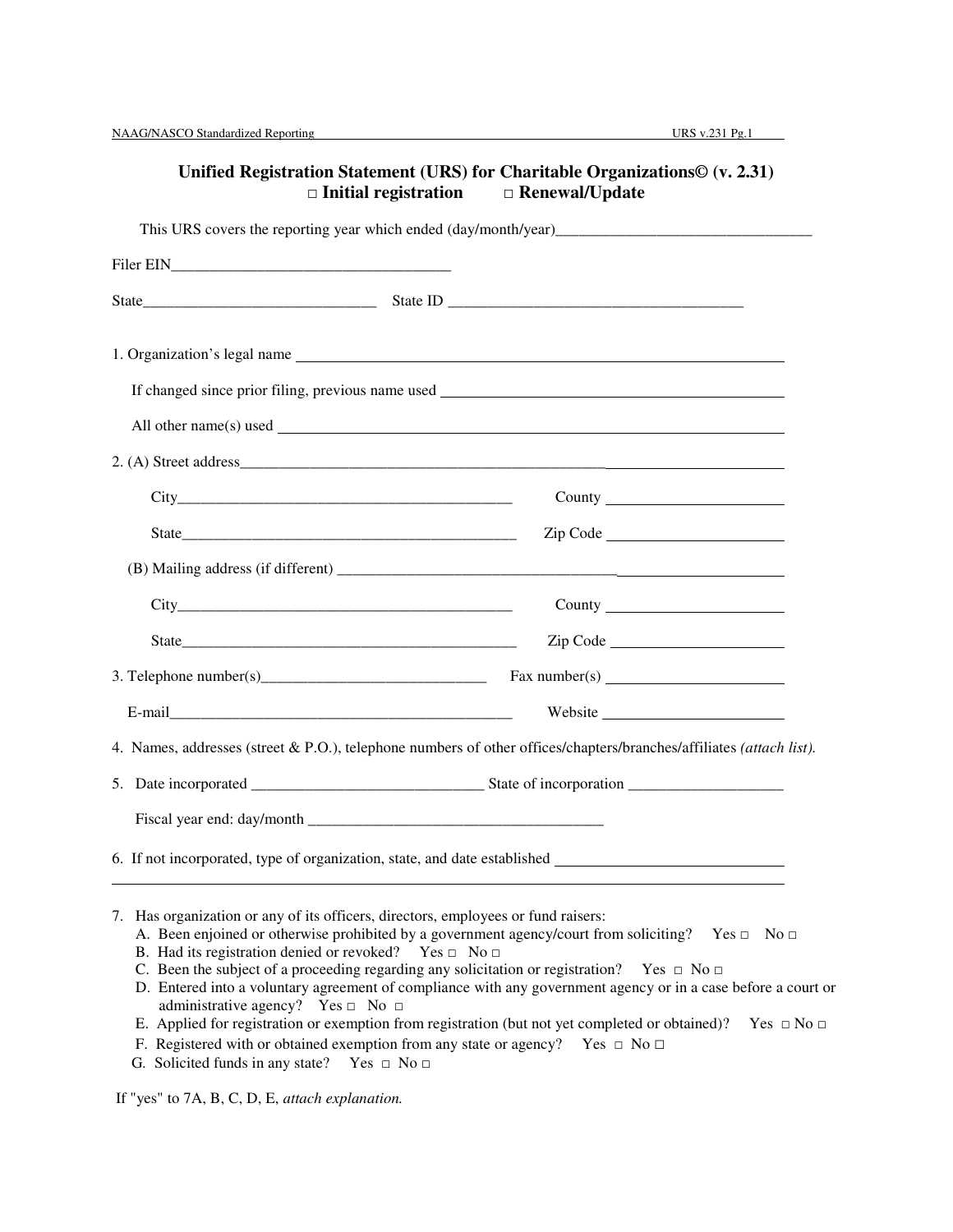If "yes" to 7F & G, *attach list* of states where registered, exempted, or where it solicited, including registering agency, dates of registration, registration numbers, any other names under which the organization was/is registered, and the dates and type (mail, telephone, door to door, special events, etc.) of the solicitation conducted.

8. Has the organization applied for or been granted IRS tax exempt status? Yes  $\Box$  No  $\Box$ 

If yes, date of application\_\_\_\_\_\_\_\_\_\_\_\_\_\_\_\_\_\_ OR date of determination letter\_\_\_\_\_\_\_\_\_\_\_. If granted, exempt under 501 (c)  $\overline{\phantom{a}}$ . Are contributions to the organization tax deductible? Yes  $\Box$  No  $\Box$ 

9. Has tax exempt status ever been denied, revoked, or modified? Yes  $\Box$  No  $\Box$ 

10. Indicate all methods of solicitations: Mail  $\Box$  Telephone  $\Box$  Personal Contact  $\Box$  Radio/TV Appeals  $\Box$ Special Events Newspaper/Magazine Ads Other(s) (specify)\_\_\_\_\_\_\_\_\_\_\_\_\_\_\_\_\_\_\_\_\_\_\_\_\_\_\_\_\_\_\_\_\_\_\_\_\_\_\_

11. List the NTEE code(s) that best describes your organization  $\frac{1}{1-\frac{1}{2-\frac{1}{2-\frac{1}{2-\frac{1}{2-\frac{1}{2-\frac{1}{2-\frac{1}{2-\frac{1}{2-\frac{1}{2-\frac{1}{2-\frac{1}{2-\frac{1}{2-\frac{1}{2-\frac{1}{2-\frac{1}{2-\frac{1}{2-\frac{1}{2-\frac{1}{2-\frac{1}{2-\frac{1}{2-\frac{1}{2-\frac{1}{2-\frac{1}{2-\frac{1}{2-\frac{1}{2$ 

12. Describe the purposes and programs of the organization and those for which funds are solicited *(attach separate sheet if necessary).*

13. List the names, titles, addresses, (street & P.O.), and telephone numbers of officers, directors, trustees, and the principal salaried executives of organization *(attach separate sheet).*

- 14. (A) (1) Are any of the organization's officers, directors, trustees or employees related by blood, marriage, or adoption to: (i) any other officer, director, trustee or employee OR (ii) any officer, agent, or employee of any fundraising professional firm under contract to the organization OR (iii) any officer, agent, or employee of a supplier or vendor firm providing goods or services to the organization? Yes  $\Box$  No  $\Box$ 
	- (2) Does the organization or any of its officers, directors, employees, or anyone holding a financial interest in the organization have a financial interest in a business described in (ii) or (iii) above OR serve as an officer, director, partner or employee of a business described in (ii) or (iii) above? Yes  $\Box$  No  $\Box$ (If yes to any part of 14A, *attach sheet* which specifies the relationship and provides the names, businesses, and addresses of the related parties).
	- (B) Have any of the organization's officers, directors, or principal executives been convicted of a misdemeanor or felony?

*(If yes, attach a complete explanation.)* Yes  $\Box$  No  $\Box$ 

| 15. Attach separate sheet listing names and addresses (street $\& P.O.$ ) for all below: |                                                                                                                       |  |  |  |
|------------------------------------------------------------------------------------------|-----------------------------------------------------------------------------------------------------------------------|--|--|--|
| Individual(s) responsible for custody of funds.                                          | Individual(s) responsible for distribution of funds.                                                                  |  |  |  |
| Individual(s) responsible for fund raising.                                              | Individual(s) responsible for custody of financial records.                                                           |  |  |  |
| Individual(s) authorized to sign checks.                                                 | Bank(s) in which registrant's funds are deposited <i>(include</i> )<br><i>account number and bank phone number</i> ). |  |  |  |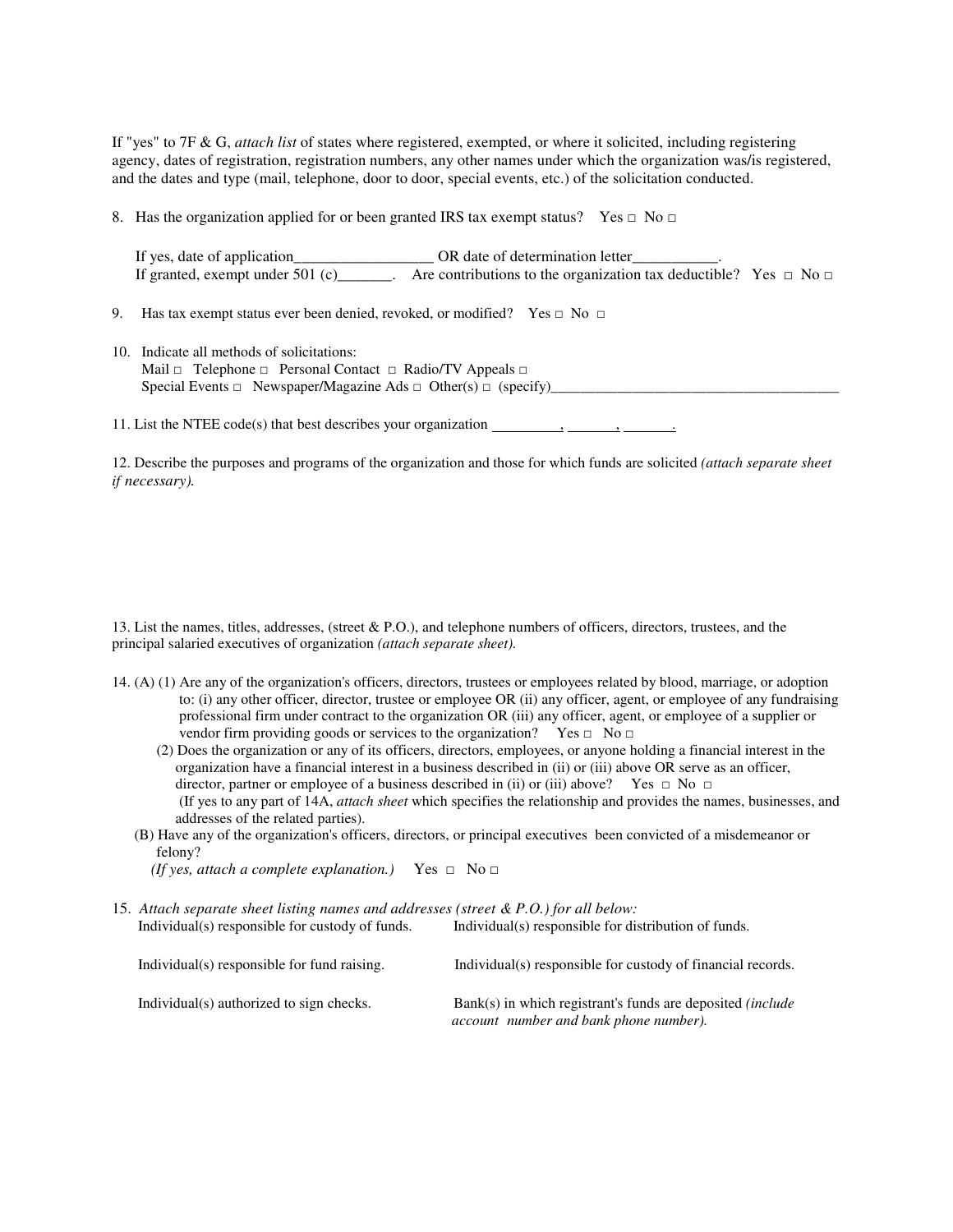16. Name, address (street & P.O.), and telephone number of accountant/auditor.

| state-specific item. See instructions.                                                                                                                                                                                                                                                                                                                                                                                                                                                                                                                                                                                                                                                                                                                                                                                                                                                                                                                                                                                                                                                                                                                                                                                                                                                                                                                                                                                                                                                                                                                               |  |  | 17. Name, address (street & P.O.), and telephone number of person authorized to receive service of process. This is a |  |  |  |
|----------------------------------------------------------------------------------------------------------------------------------------------------------------------------------------------------------------------------------------------------------------------------------------------------------------------------------------------------------------------------------------------------------------------------------------------------------------------------------------------------------------------------------------------------------------------------------------------------------------------------------------------------------------------------------------------------------------------------------------------------------------------------------------------------------------------------------------------------------------------------------------------------------------------------------------------------------------------------------------------------------------------------------------------------------------------------------------------------------------------------------------------------------------------------------------------------------------------------------------------------------------------------------------------------------------------------------------------------------------------------------------------------------------------------------------------------------------------------------------------------------------------------------------------------------------------|--|--|-----------------------------------------------------------------------------------------------------------------------|--|--|--|
|                                                                                                                                                                                                                                                                                                                                                                                                                                                                                                                                                                                                                                                                                                                                                                                                                                                                                                                                                                                                                                                                                                                                                                                                                                                                                                                                                                                                                                                                                                                                                                      |  |  |                                                                                                                       |  |  |  |
|                                                                                                                                                                                                                                                                                                                                                                                                                                                                                                                                                                                                                                                                                                                                                                                                                                                                                                                                                                                                                                                                                                                                                                                                                                                                                                                                                                                                                                                                                                                                                                      |  |  |                                                                                                                       |  |  |  |
|                                                                                                                                                                                                                                                                                                                                                                                                                                                                                                                                                                                                                                                                                                                                                                                                                                                                                                                                                                                                                                                                                                                                                                                                                                                                                                                                                                                                                                                                                                                                                                      |  |  |                                                                                                                       |  |  |  |
| 18. (A) Does the organization receive financial support from other nonprofit organizations (foundations, public<br>charities, combined campaigns, etc.)? Yes $\Box$ No $\Box$<br>(B) Does the organization share revenue or governance with any other non-profit organization? Yes $\Box$ No $\Box$<br>(C) Does any other person or organization own a 10% or greater interest in your organization OR does your<br>organization own a 10% or greater interest in any other organization? Yes $\Box$ No $\Box$<br>(If "yes" to A, B or C, attach an explanation including name of person or organization, address, relationship to<br>your organization, and type of organization.)<br>19. Does the organization use volunteers to solicit directly?<br>Yes D No D<br>Does the organization use professionals to solicit directly?<br>Yes D No Q<br>20. If your organization contracts with or otherwise engages the services of any outside fundraising professional<br>(such as a "professional fundraiser," "paid solicitor," "fund raising counsel," or "commercial co-venturer"), attach<br>list including their names, addresses (street & P.O.), telephone numbers, and location of offices used by them to<br>perform work on behalf of your organization. Each entry <i>must include</i> a simple statement of services provided,<br>description of compensation arrangement, dates of contract, date of campaign/event, whether the professional<br>solicits on your behalf, and whether the professional at any time has custody or control of donations. |  |  |                                                                                                                       |  |  |  |
| 21. Amount paid to PFR/PS/FRC during previous year: \$<br>22. (A) Contributions in previous year: \$                                                                                                                                                                                                                                                                                                                                                                                                                                                                                                                                                                                                                                                                                                                                                                                                                                                                                                                                                                                                                                                                                                                                                                                                                                                                                                                                                                                                                                                                 |  |  |                                                                                                                       |  |  |  |
| (B) Fundraising cost in previous year: \$<br>(C) Management & general costs in previous year: \$<br>(D) Fundraising costs as a percentage of funds raised:                                                                                                                                                                                                                                                                                                                                                                                                                                                                                                                                                                                                                                                                                                                                                                                                                                                                                                                                                                                                                                                                                                                                                                                                                                                                                                                                                                                                           |  |  |                                                                                                                       |  |  |  |
|                                                                                                                                                                                                                                                                                                                                                                                                                                                                                                                                                                                                                                                                                                                                                                                                                                                                                                                                                                                                                                                                                                                                                                                                                                                                                                                                                                                                                                                                                                                                                                      |  |  | (E) Fundraising costs plus management $\&$ general costs as a percentage of funds raised:                             |  |  |  |